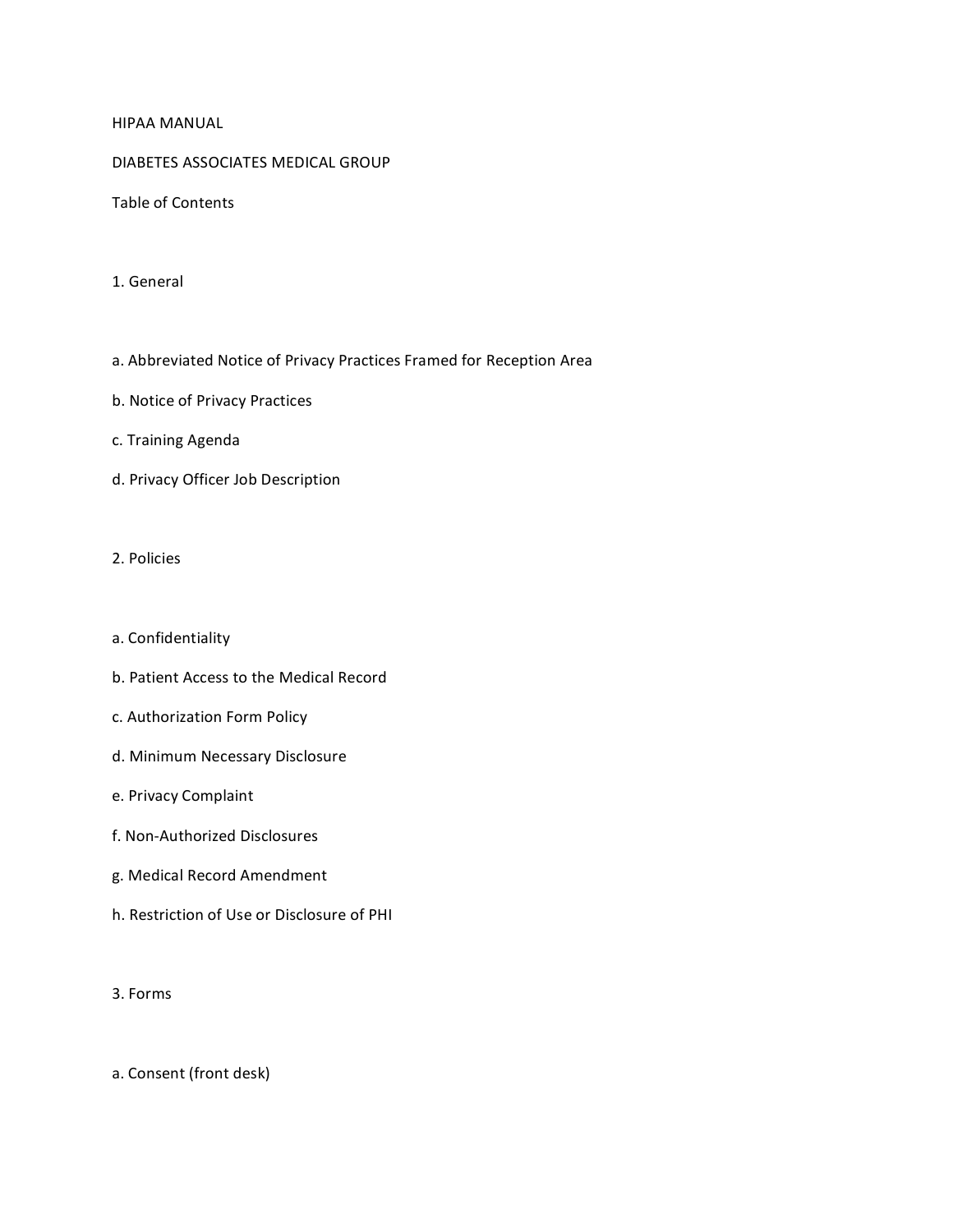- b. Confidentiality and Non-Disclosure (for employees)
- c. Patient Access to Medical Records Request (secretary)
- d. Privacy Complaint
- e. Accounting of Non-authorized
- f. Medical Record Amendment
- g. Restriction of Use.

Abbreviated Notice of Privacy Practices

Our practice is committed to maintaining the privacy of your Protected Health Information (PHI), while providing high quality medical care. In accordance with the HIPAA regulations you will receive a full written notice of our privacy practices at your first office visit after April 14, 2003.

This notice will explain:

- How we may use and disclose your PHI.
- Your privacy rights regarding your PHI.
- Our obligations concerning the use and disclosure of your PHI.

We may use and disclose your PHI for Treatment, Payment, and Health care Operations (TPO) as well as other times in order to provide you with

excellent service.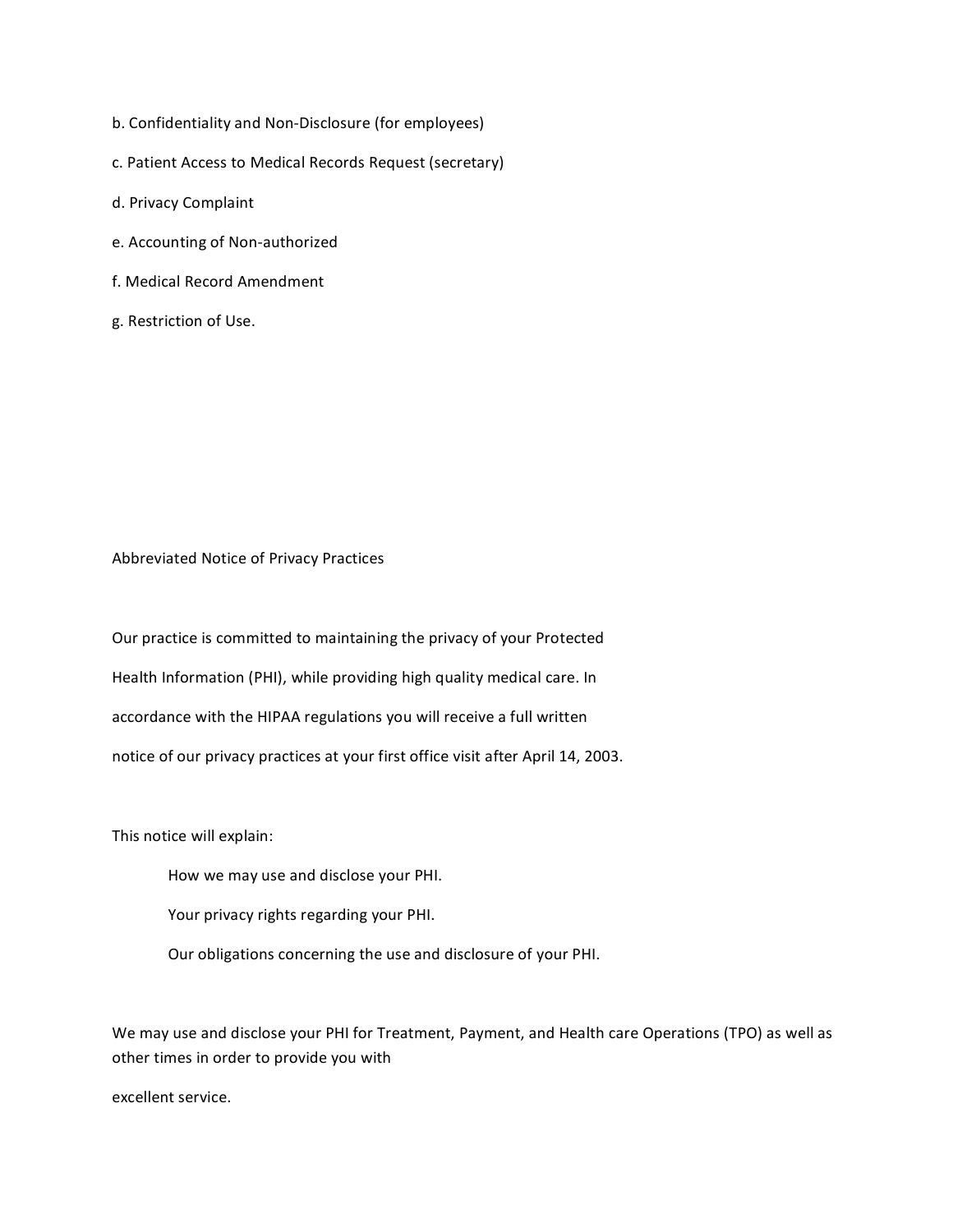You have the right to inspect, copy, and amend your PHI.

You have the right to request restrictions on the use of your PHI.

You have the right to an accounting of the disclosures of our PHI for other than TPO.

You have the right to complain about alleged violation to this practice's

Privacy officer and the U.S. Department of Health and Human Services.

You will receive a full Notice of Privacy Practices (NPP).

Please read it and if you have questions, please feel free to meet with our privacy officer for clarification or assistance.

## DIABETES ASSOCIATES MEDICAL GROUP

Notice of Privacy Practices

This notice describes how medical information about you may be used and disclosed and how you can get access to this information. Please review it carefully.

If you have any questions about this Notice please contact: our Privacy Officer who is

Dr. IVY-JOAN MADU.

This Notice of Privacy Practices describes how we may use and disclose your protected

health information to carry out treatment, payment or health care operations and for other purposes that are permitted or required by law. It also describes your rights to access and control your protected health information. "Protected Health Information" (PHI) is information about you, including demographic information, that may identify you and that relates to your past, present or future physical or mental health or condition and related health care services.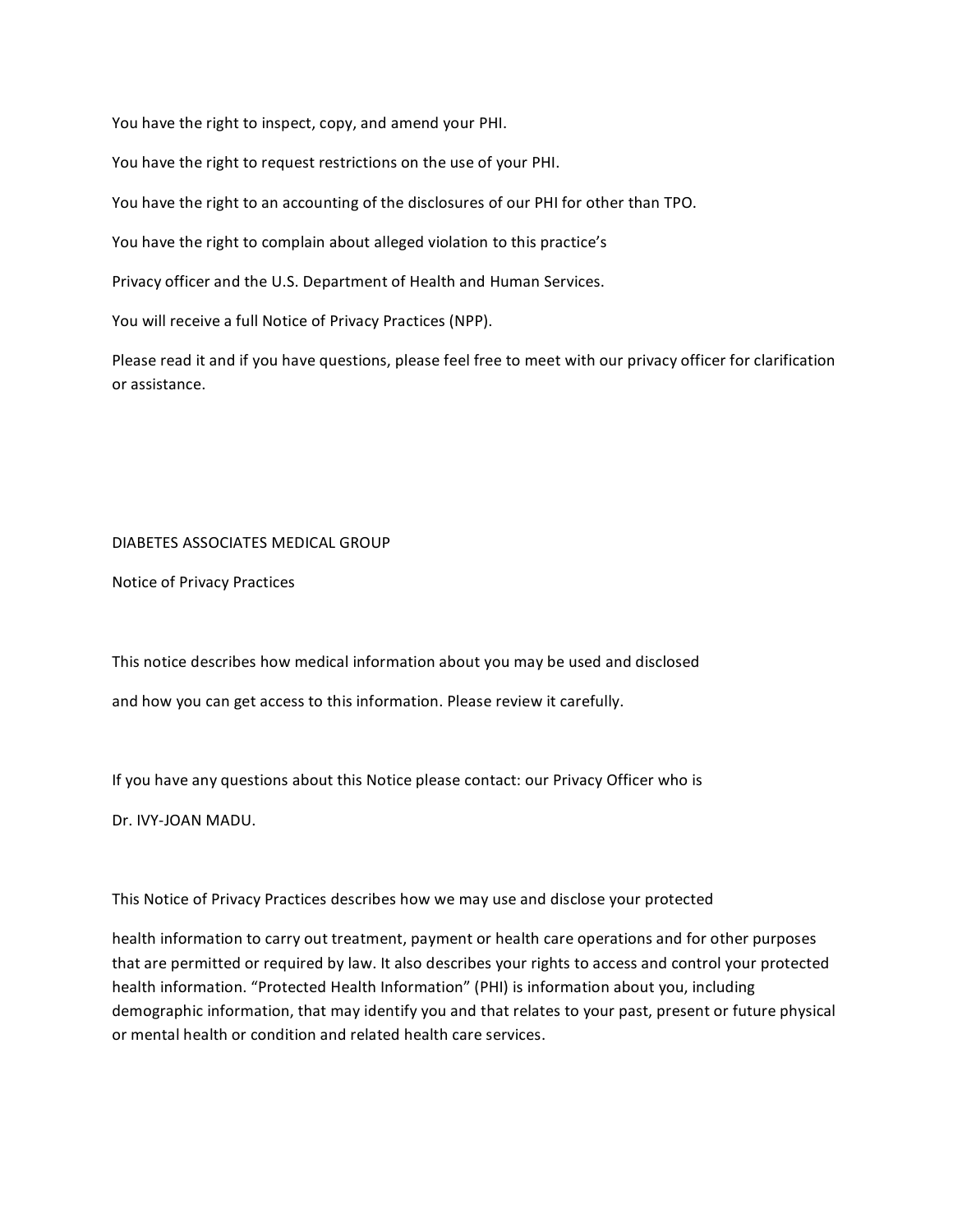We are required to abide by the terms of this Notice of Privacy Practices. We may change the terms of our notice, at any time. The new notice will be effective for all protected health information that we maintain at that time. Upon your request, we will provide you with any revised Notice of Privacy Practices.

1. Uses and Disclosures of Protected Health Information

Uses and Disclosures of Protected Health Information Based Upon Your Written

Consent

You will be asked by your physician to sign a consent form. Once you have consented to the use and disclosure of your protected health information for treatment, payment and health care

operations by signing the consent form, your physician will use or disclose your protected health

information as described in this Section 1. Your protected health information may be used and

disclosed by your physician, our office staff and others outside of our office that are involved in your care and treatment for the purpose of providing health care services to you. Your protected health information may also be used and disclosed to pay your health care bills and to support the operation of the physician's practice.

The following are examples of the types of uses and disclosures of your protected health care

information that the physician's office is permitted to make once you have signed our consent form.

These examples are not meant to be exhaustive, but to describe the types of uses and disclosures that may be made by our office once you have provided consent.

Treatment: We will use and disclose your protected health information to provide, coordinate, or manage your health care and any related services. This includes the coordination or

management of your health care with a third party that has already obtained your permission to have access to your protected health information. For example, we would disclose your protected health information, as necessary, to a home health agency that provides care to you.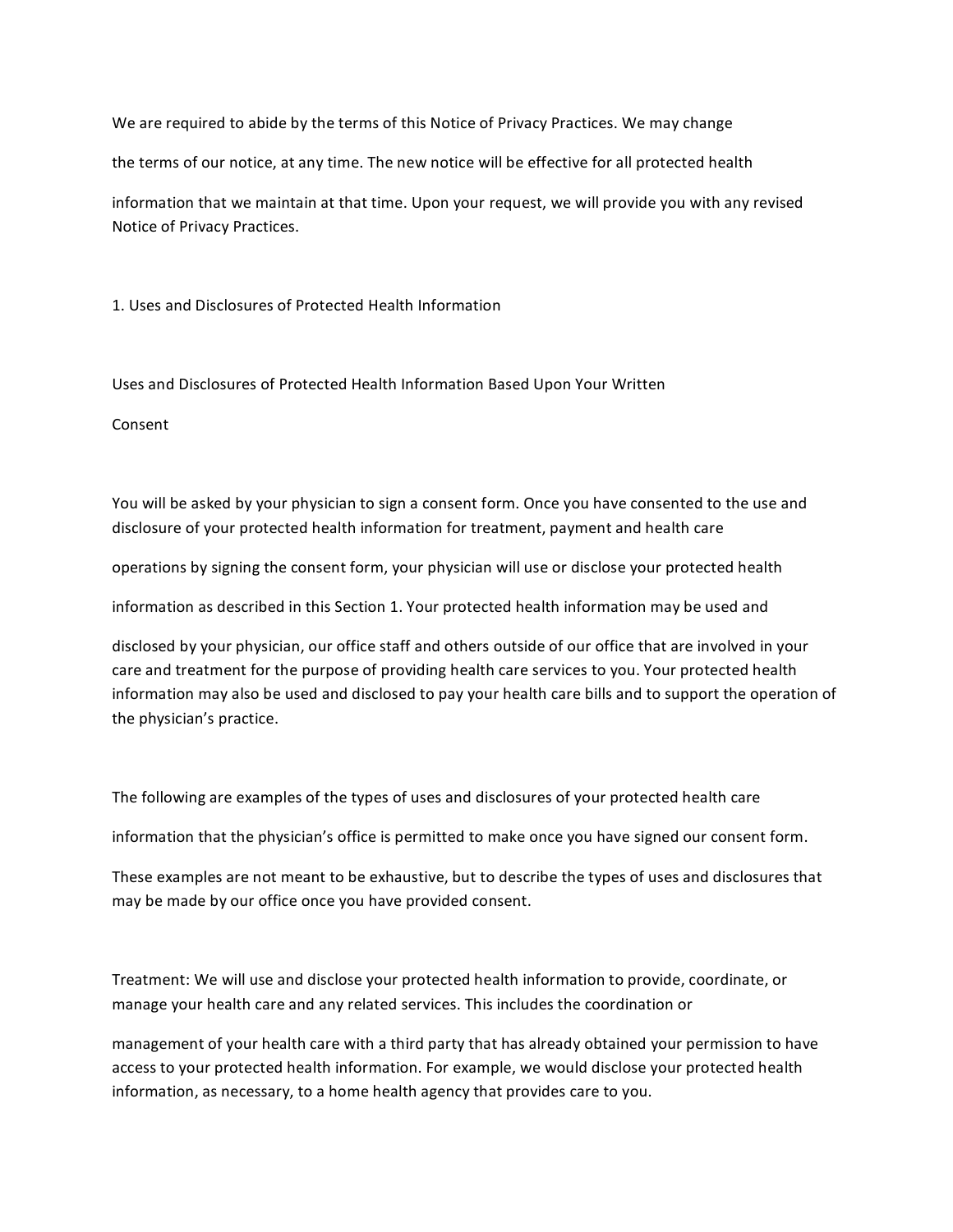We will also disclose protected health information to other physicians who may be treating you, when we have the necessary permission from you to disclose your protected health information. For example, your protected health information may be provided to a physician to whom you have been referred to ensure that the physician has the necessary information to diagnose or treat you.

In addition, we may disclose your protected health information from time-to-time to another physician or health care provider (e.g., a specialist or laboratory) who, at the request of your physician, becomes involved in your care by providing assistance with your health care diagnosis or treatment.

Payment: Your protected health information will be used, as needed, to obtain payment for your health care services.

This may include certain activities that your health insurance plan may undertake before it approves or pays for the health care services we recommend for you such as; making a determination of eligibility or coverage for insurance benefits, reviewing services provided to you for medical necessity, and undertaking utilization review activities. For example, obtaining approval for a hospital stay may require that your relevant protected health information be disclosed to the health plan to obtain approval for the hospital admission.

Healthcare Operations: We may use or disclose, as-needed, your protected health

information in order to support the business activities of your physician's practice. These activities include, but are not limited to, quality assessment activities, employee review activities, training of medical students, licensing, marketing and fundraising activities, and conducting or arranging for other business activities.

For example, we may disclose your protected health information to medical school students

that see patients at our office. In addition, we may use a sign-in sheet at the registration desk where you will be asked to sign your name and indicate your physician. We may also call you by name in the waiting room when your physician is ready to see you.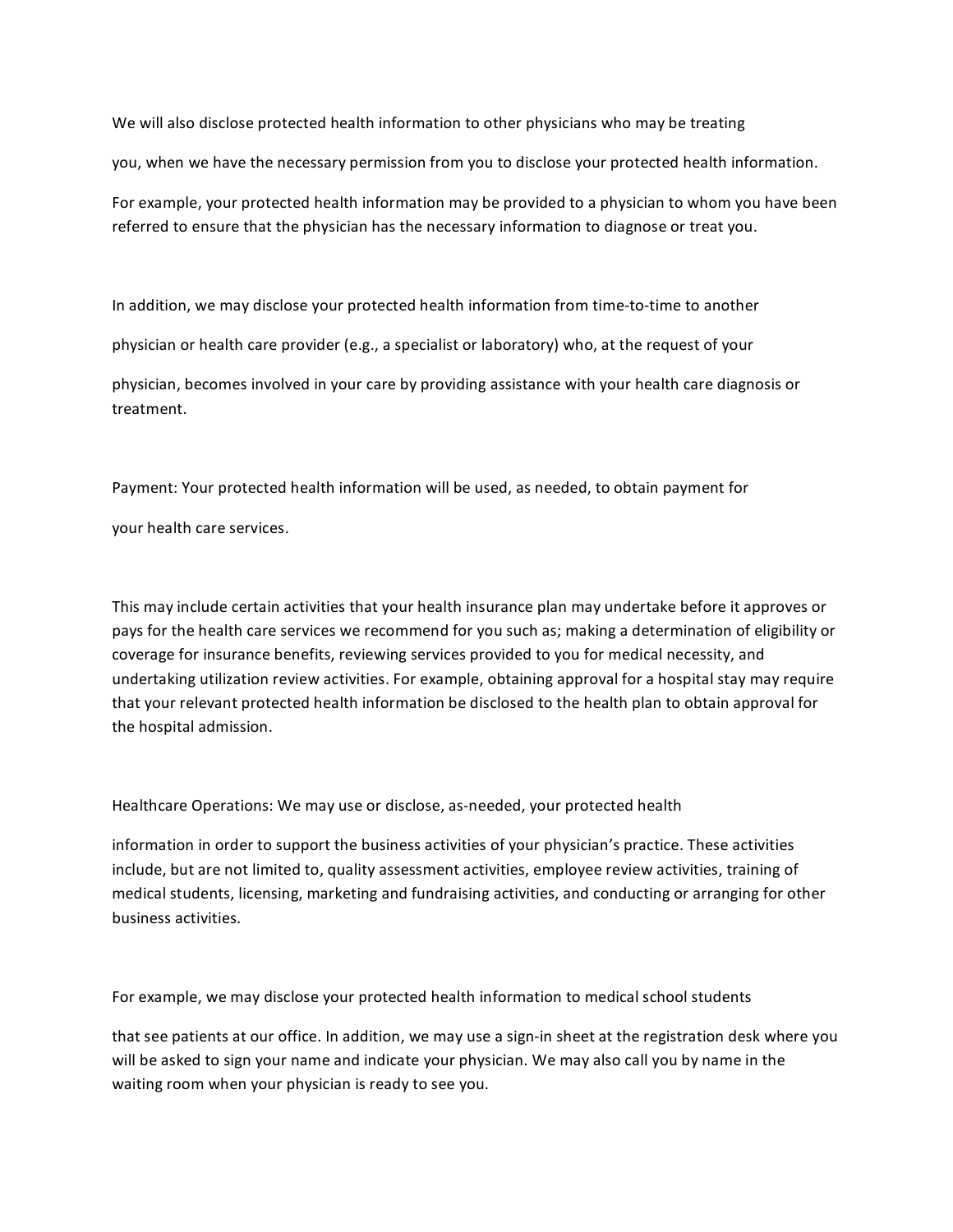We may use or disclose your protected health information, as necessary, to contact you to remind you of your appointment.

We will share your protected health information with third party "business associates" that perform various activities (e.g., billing, accounting) for the practice. Whenever an arrangement between our office and a business associate involves the use or disclosure of your protected health information, we will have a written contract that contains terms that will protect the privacy of your protected health information.

We may use or disclose your protected health information, as necessary, to provide you

with information about treatment alternatives or other health-related benefits and services that may be of interest to you.

We may also use and disclose your protected health information for other marketing activities. For example, your name and address may be used to send you a newsletter about our practice and the services we offer. We may also send you information about products or services that we believe may be beneficial to you. You may contact our Privacy Contact to request that these materials not be sent to you.

We may use or disclose your demographic information and the dates that you received treatment from your physician, as necessary, in order to contact you for fundraising activities supported by our office. If you do not want to receive these materials, please contact our Privacy Contact and request that these fundraising materials not be sent to you.

Uses and Disclosures of Protected Health Information Based upon Your Written

Authorization

Other uses and disclosures of your protected health information will be made only with your written authorization, unless otherwise permitted or required by law as described below. You may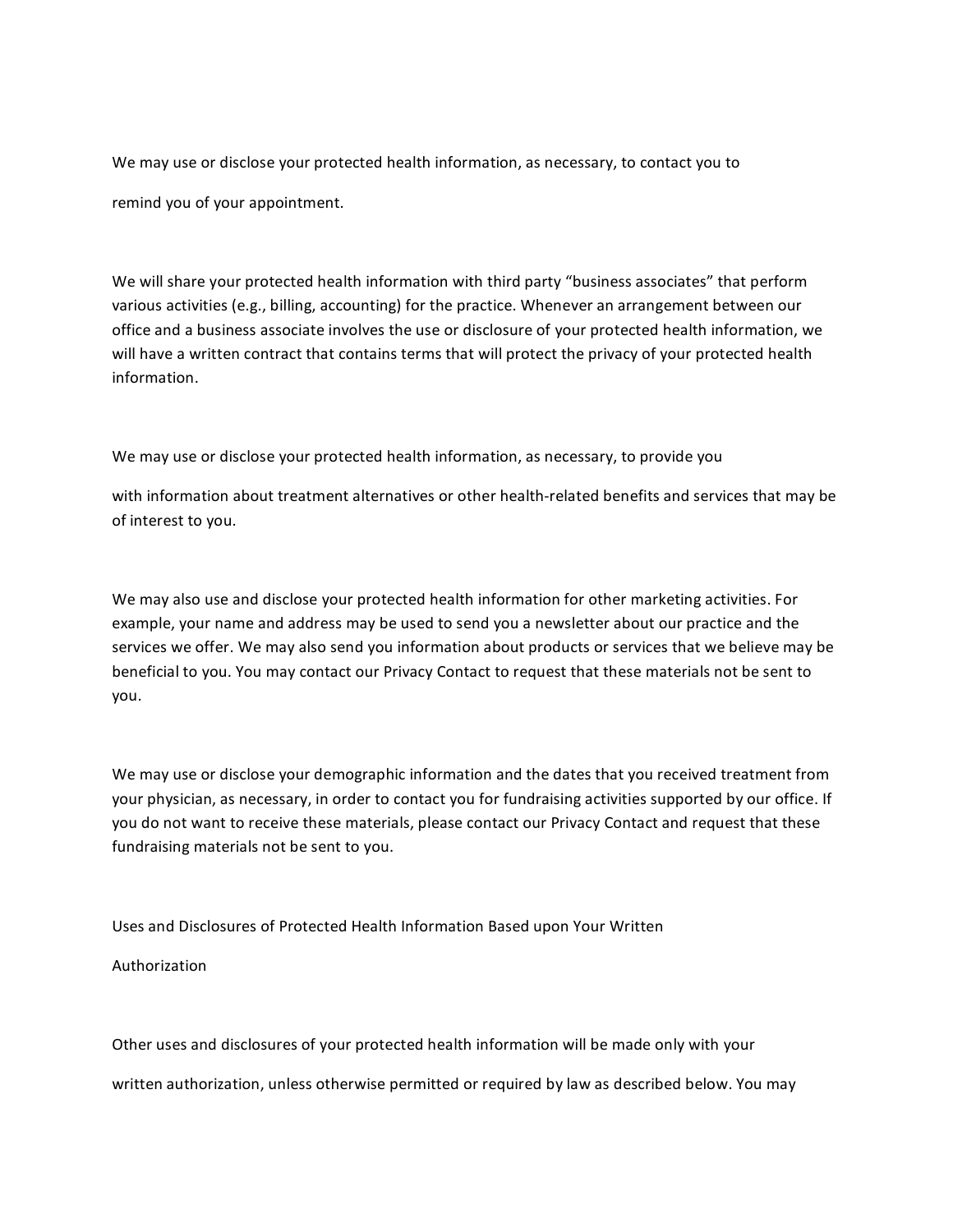revoke this authorization, at any time, in writing, except to the extent that your physician or the physician's practice has taken an action in reliance on the use or disclosure indicated in the authorization.

Other Permitted and Required Uses and Disclosures That May Be Made With Your

Consent, Authorization or Opportunity to Object

We may use and disclose your protected health information in the following instances. You

have the opportunity to agree or object to the use or disclosure of all or part of your protected health information. If you are not present or able to agree or object to the use or disclosure of the protected health information, then your physician may, using professional judgment, determine whether the disclosure is in your best interest. In this case, only the protected health information that is relevant to your health care will be disclosed.

Others Involved in Your Healthcare: Unless you object, we may disclose to a member of

your family, a relative, a close friend or any other person you identify, your protected health

information that directly relates to that person's involvement in your health care. If you are unable to agree or object to such a disclosure, we may disclose such information as necessary if we determine that it is in your best interest based on our professional judgment. We may use or disclose protected health information to notify or assist in notifying a family member, personal representative or any other person that is responsible for your care of your location, general condition or death. Finally, we may use or disclose your protected health information to an authorized public or private entity to assist in disaster relief efforts and to coordinate uses and disclosures to family or other individuals involved in your health care.

Emergencies: We may use or disclose your protected health information in an emergency

treatment situation. If this happens, your physician shall try to obtain your consent as soon as

reasonably practicable after the delivery of treatment. If your physician or another physician in the practice is required by law to treat you and the physician has attempted to obtain your consent but is unable to obtain your consent, he or she may still use or disclose your protected health information to treat you.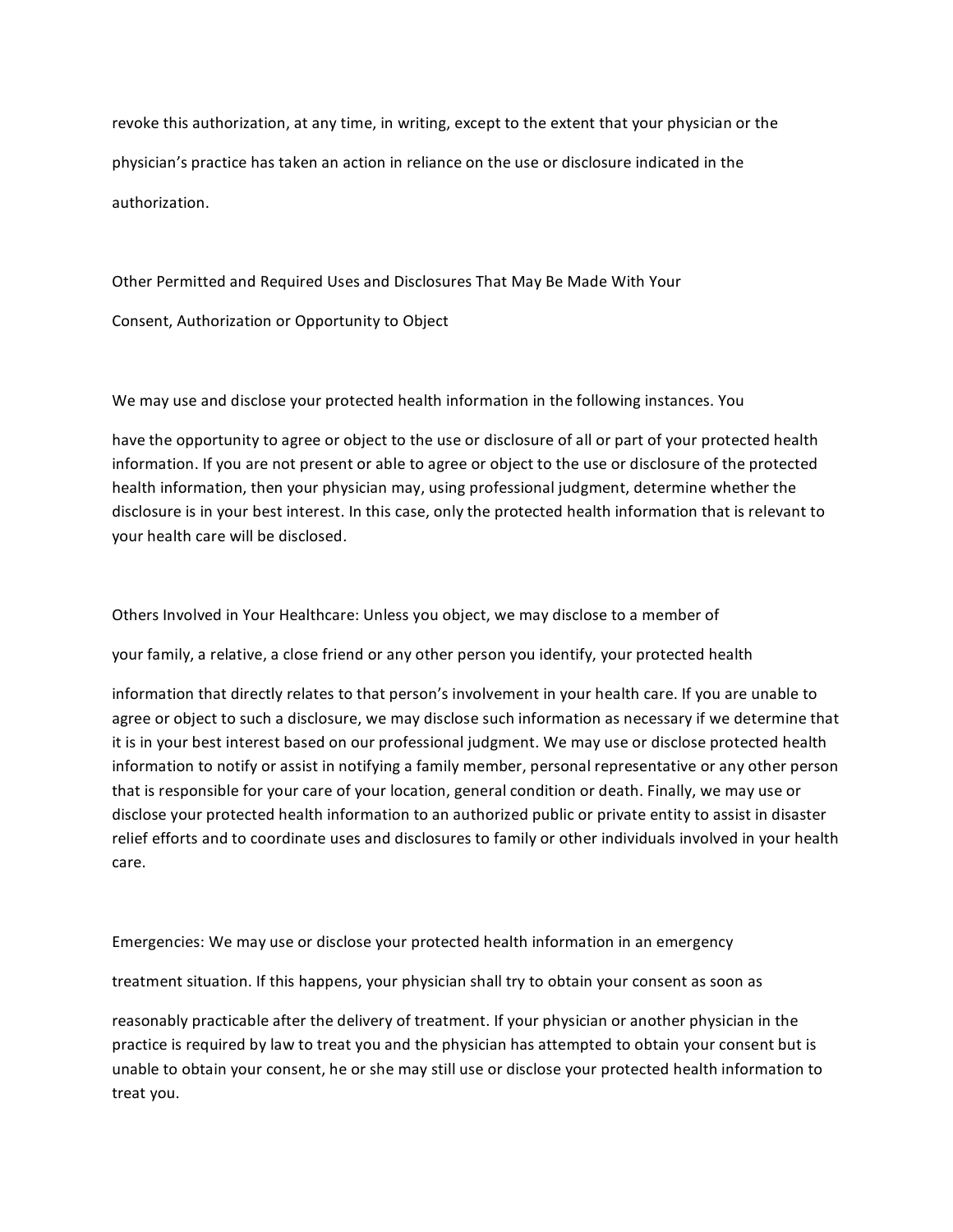Communication Barriers: We may use and disclose your protected health information if

your physician or another physician in the practice attempts to obtain consent from you but is unable to do so due to substantial communication barriers and the physician determines, using professional judgment, that you intend to consent to use or disclosure under the circumstances.

Other Permitted and Required Uses and Disclosures That May Be Made Without

Your Consent, Authorization or Opportunity to Object

We may use or disclose your protected health information in the following situations

without your consent or authorization. These situations include:

Required By Law: We may use or disclose your protected health information to the extent

that the use or disclosure is required by law. The use or disclosure will be made in compliance with the law and will be limited to the relevant requirements of the law. You will be notified, as required by law, of any such uses or disclosures.

Public Health: We may disclose your protected health information for public health

activities and purposes to a public health authority that is permitted by law to collect or receive the information. The disclosure will be made for the purpose of controlling disease, injury or disability. We may also disclose your protected health information, if directed by the public health authority, to a foreign government agency that is collaborating with the public health authority.

Communicable Diseases: We may disclose your protected health information, if authorized

by law, to a person who may have been exposed to a communicable disease or may otherwise be at risk of contracting or spreading the disease or condition.

Health Oversight: We may disclose protected health information to a health oversight

agency for activities authorized by law, such as audits, investigations, and inspections. Oversight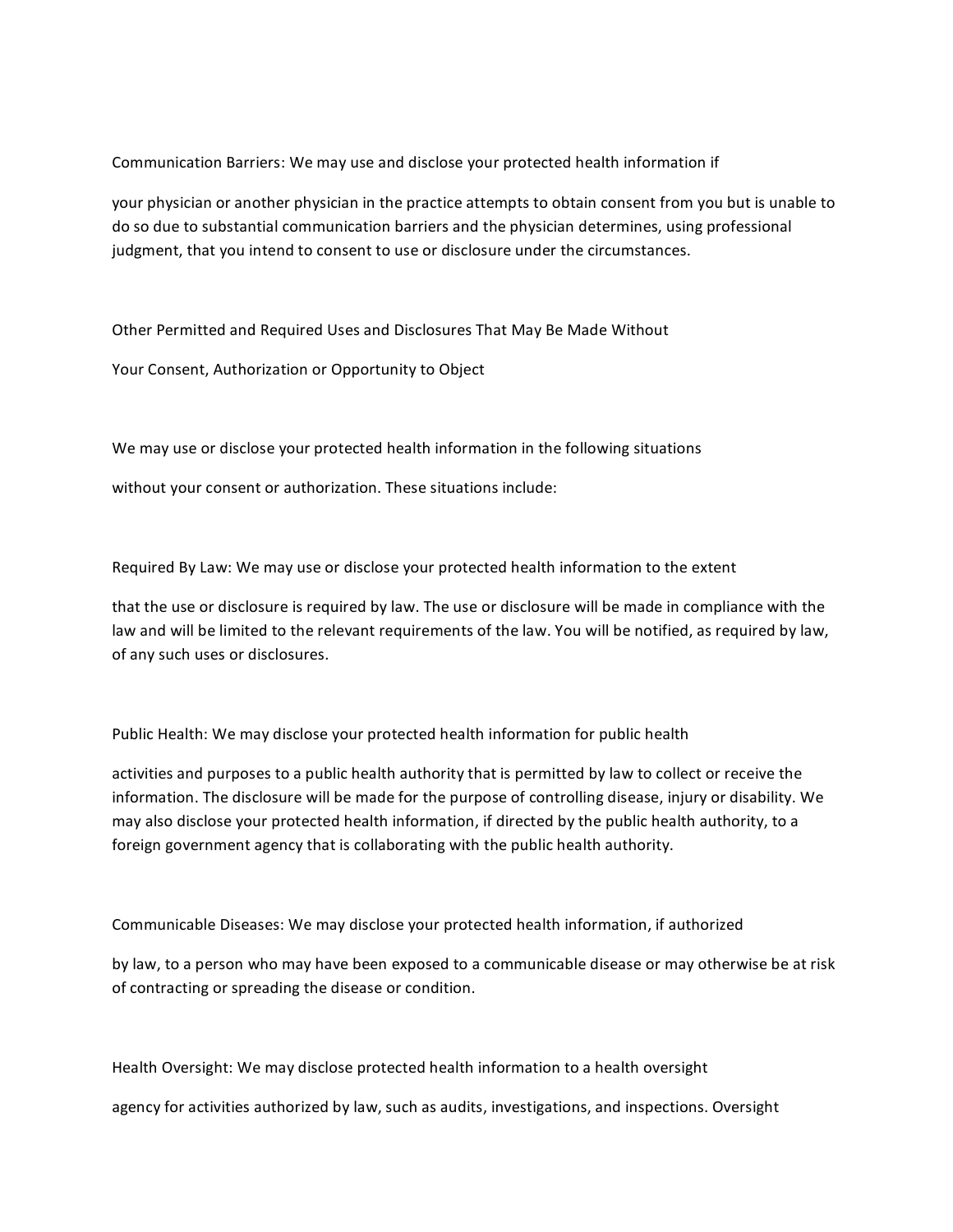agencies seeking this information include government agencies that oversee the health care system, government benefit programs, other government regulatory programs and civil rights laws.

Abuse or Neglect: We may disclose your protected health information to a public health

authority that is authorized by law to receive reports of child abuse or neglect. In addition, we may disclose your protected health information if we believe that you have been a victim of abuse, neglect or domestic violence to the governmental entity or agency authorized to receive such information. In this case, the disclosure will be made consistent with the requirements of applicable federal and state laws.

Food and Drug Administration: We may disclose your protected health information to a

person or company required by the Food and Drug Administration to report adverse events, product defects or problems, biologic product deviations, track products; to enable product recalls; to make repairs or replacements, or to conduct post marketing surveillance, as required.

Legal Proceedings: We may disclose protected health information in the course of any judicial or administrative proceeding, in response to an order of a court or administrative tribunal (to the extent such disclosure is expressly authorized), in certain conditions in response to a subpoena, discovery request or other lawful process.

Law Enforcement: We may also disclose protected health information, so long as

applicable legal requirements are met, for law enforcement purposes. These law enforcement

purposes include (1) legal processes and otherwise required by law, (2) limited information requests for identification and location purposes, (3) pertaining to victims of a crime, (4) suspicion that death has occurred as a result of criminal conduct, (5) in the event that a crime occurs on the premises of the practice, and (6) medical emergency (not on the Practice's premises) and it is likely that a crime has occurred.

Coroners, Funeral Directors, and Organ Donation: We may disclose protected health

information to a coroner or medical examiner for identification purposes, determining cause of death or for the coroner or medical examiner to perform other duties authorized by law. We may also disclose protected health information to a funeral director, as authorized by law, in order to permit the funeral director to carry out their duties. We may disclose such information in reasonable anticipation of death.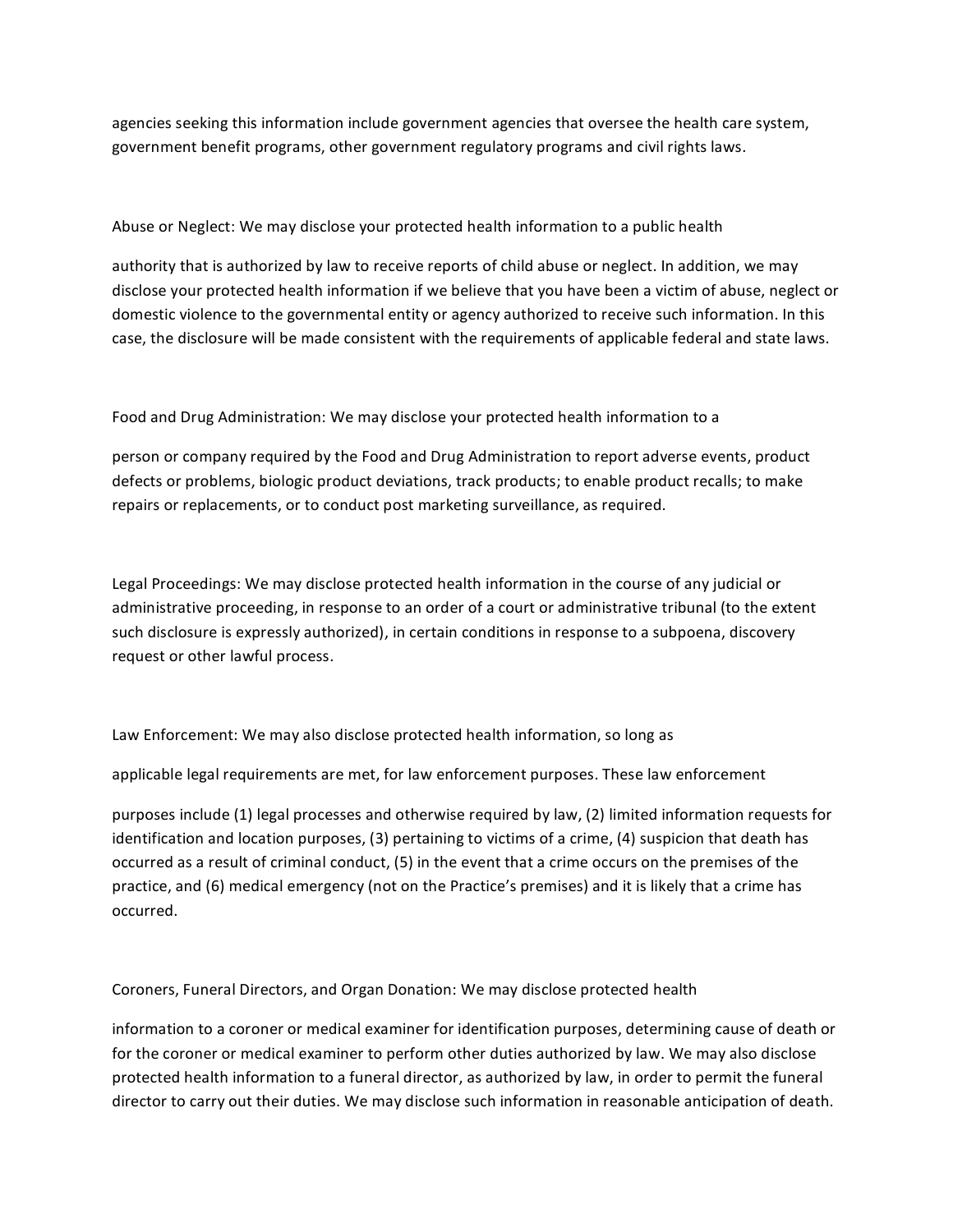Protected health information may be used and disclosed for cadaveric organ, eye or tissue donation purposes.

Research: We may disclose your protected health information to researchers when their

research has been approved by an institutional review board that has reviewed the research proposal and established protocols to ensure the privacy of your protected health information.

Criminal Activity: Consistent with applicable federal and state laws, we may disclose your protected health information, if we believe that the use or disclosure is necessary to prevent or lessen a serious and imminent threat to the health or safety of a person or the public. We may also disclose protected health information if it is necessary for law enforcement authorities to identify or apprehend an individual.

Military Activity and National Security: When the appropriate conditions apply, we may

use or disclose protected health information of individuals who are Armed Forces personnel (1) for activities deemed necessary by appropriate military command authorities; (2) for the purpose of a determination by the Department of Veterans Affairs of your eligibility for benefits, or (3) to foreign military authority if you are a member of that foreign military services. We may also disclose your protected health information to authorized federal officials for conducting national security and intelligence activities, including for the provision of protective services to the President or others legally authorized.

Workers' Compensation: Your protected health information may be disclosed by us as authorized to comply with workers' compensation laws and other similar legally-established programs.

Inmates: We may use or disclose your protected health information if you are an inmate of

a correctional facility and your physician created or received your protected health information in the course of providing care to you.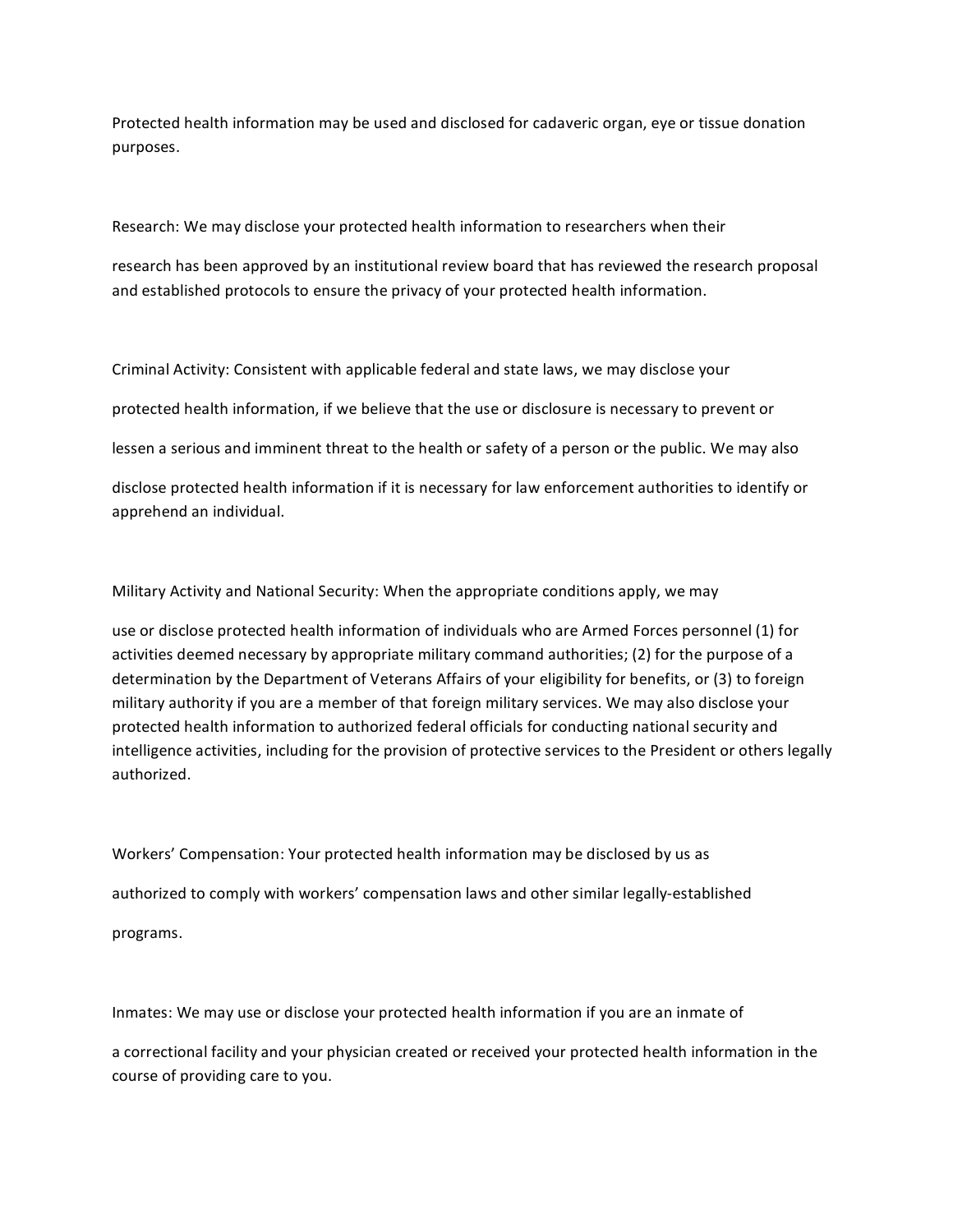Required Uses and Disclosures: Under the law, we must make disclosures to you and when required by the Secretary of the Department of Health and Human Services to investigate or determine our compliance with the requirements of Section 164.500 et. seq.

2. Your Rights

Following is a statement of your rights with respect to your protected health information

and a brief description of how you may exercise these rights.

You have the right to inspect and copy your protected health information. This means you may inspect and obtain a copy of protected health information about you that is contained in a designated record set for as long as we maintain the protected health information. A "designated record set" contains medical and billing records and any other records that your physician and the practice uses for making decisions about you.

Under federal law, however, you may not inspect or copy the following records; psychotherapy notes; information compiled in reasonable anticipation of, or use in, a civil, criminal, or administrative action or proceeding, and protected health information that is subject to law that prohibits access to protected health information. Depending on the circumstances, a decision to deny access may be reviewable. In some circumstances, you may have a right to have this decision reviewed. Please contact our Privacy Contact if you have questions about access to your medical record.

You have the right to request a restriction of your protected health information. This means you may ask us not to use or disclose any part of your protected health information for the purposes of treatment, payment or healthcare operations. You may also request that any part of your protected health information not be disclosed to family members or friends who may be involved in your care or for notification purposes as described in this Notice of Privacy Practices. Your request must state the specific restriction requested and to whom you want the restriction to apply.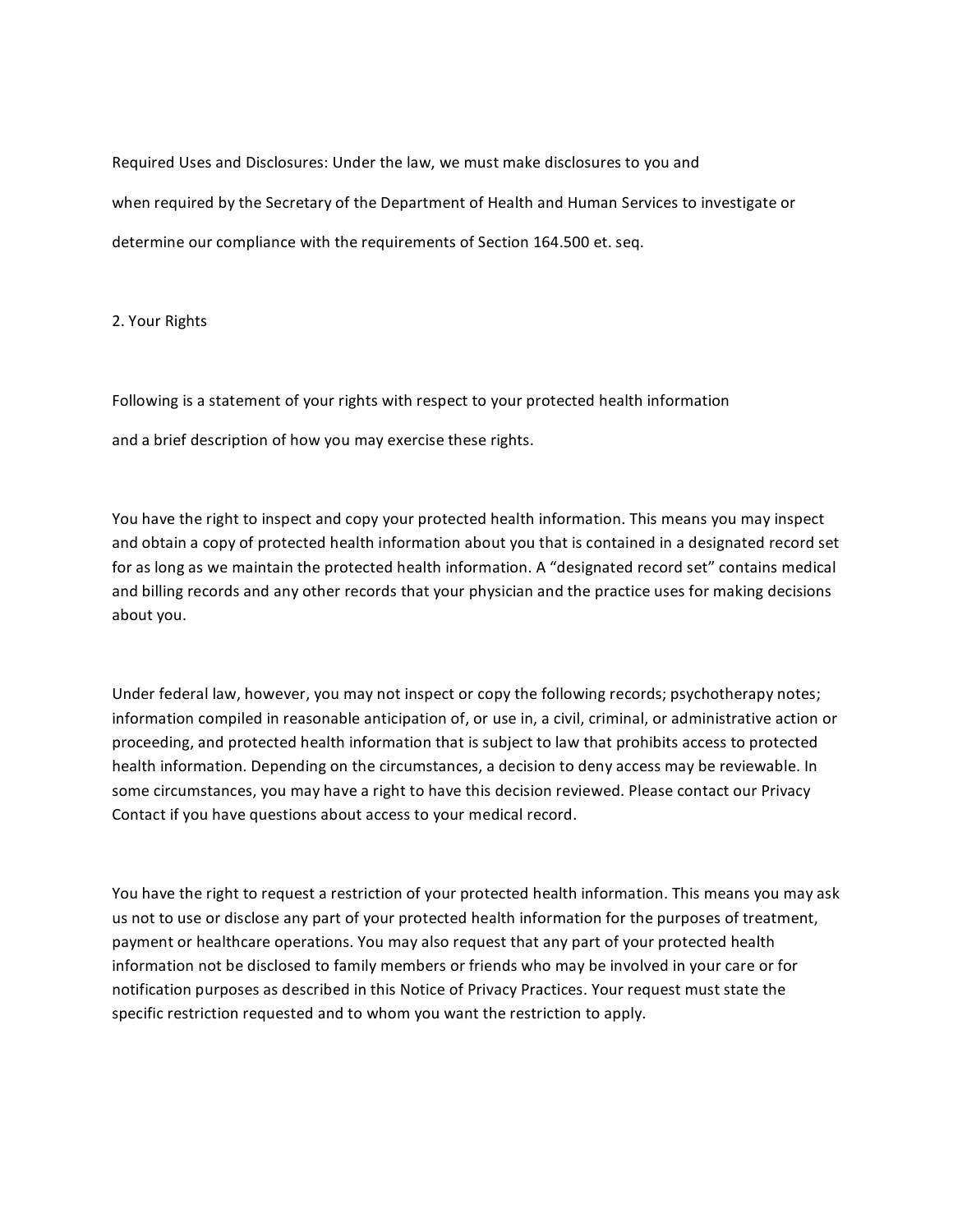Your physician is not required to agree to a restriction that you may request. If your physician believes it is in your best interest to permit use and disclosure of your protected health information, your protected health information will not be restricted. If your physician does agree to the requested restriction, we may not use or disclose your protected health information in violation of that restriction unless it is needed to provide emergency treatment. With this in mind, please discuss any restriction you wish to request with your physician. You may request a restriction by requesting the Form "Restriction" of Use".

You have the right to request to receive confidential communications from us by alternative

means or at an alternative location. We will accommodate reasonable requests. We may also

condition this accommodation by asking you for information as to how payment will be handled or specification of an alternative address or other method of contact. We will not request an explanation from you as to the basis for the request. Please make this request in writing to our Privacy Officer.

You may have the right to have your physician amend your protected health information. This means you may request an amendment of protected health information about you in a designated record set for as long as we maintain this information. In certain cases, we may deny your request for an amendment. If we deny your request for amendment, you have the right to file a statement of disagreement with us and we may prepare a rebuttal to your statement and will provide you with a copy of any such rebuttal. Please contact our Privacy Officer to determine if you have questions about amending your medical record.

You have the right to receive an accounting of certain disclosures we have made, if any, of

your protected health information. This right applies to disclosures for purposes other than treatment, payment or healthcare operations as described in this Notice of Privacy Practices. It excludes disclosures we may have made to you, to family members or friends involved in your care, or for notification purposes. You have the right to receive specific information regarding these disclosures that occurred after April 14, 2003. You may request a shorter timeframe. The right to receive this information is subject to certain exceptions, restrictions and limitations.

You have the right to obtain a paper copy of this notice from us, upon request, even if you

have agreed to accept this notice electronically.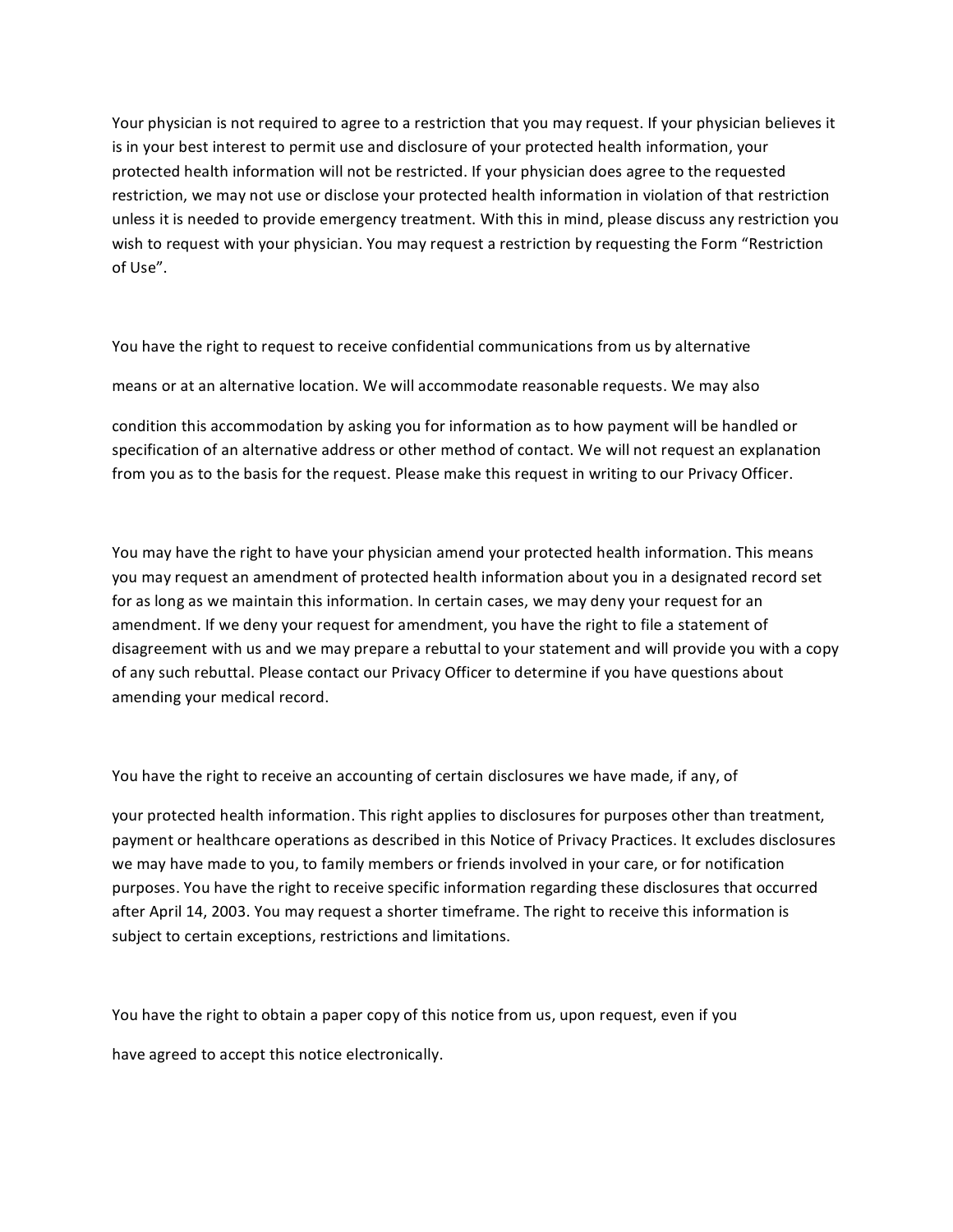3. Complaints

You may complain to us or to the Secretary of Health and Human Services if you believe your privacy rights have been violated by us. You may file a complaint with us by notifying our privacy contact of your complaint. We will not retaliate against you for filing a complaint.

You may contact our Privacy Officer, IVY-JOAN M.D. at (714) 639-1815 for further information about the complaint process.

This notice was published and becomes effective on April 14, 2003.

DIABETES ASSOCIATES MEDICAL GROUP

Privacy Officer Job Description

Position Title: Privacy Officer

General Purpose: The privacy officer oversees all ongoing activities related to the development, implementation, maintenance of, and adherence to the organization's policies and procedures covering the privacy of, and access to, patient health information in compliance with federal and State laws and the healthcare organization's information privacy practices.

Responsibilities:

Provides development guidance and assists in the identification, implementation, and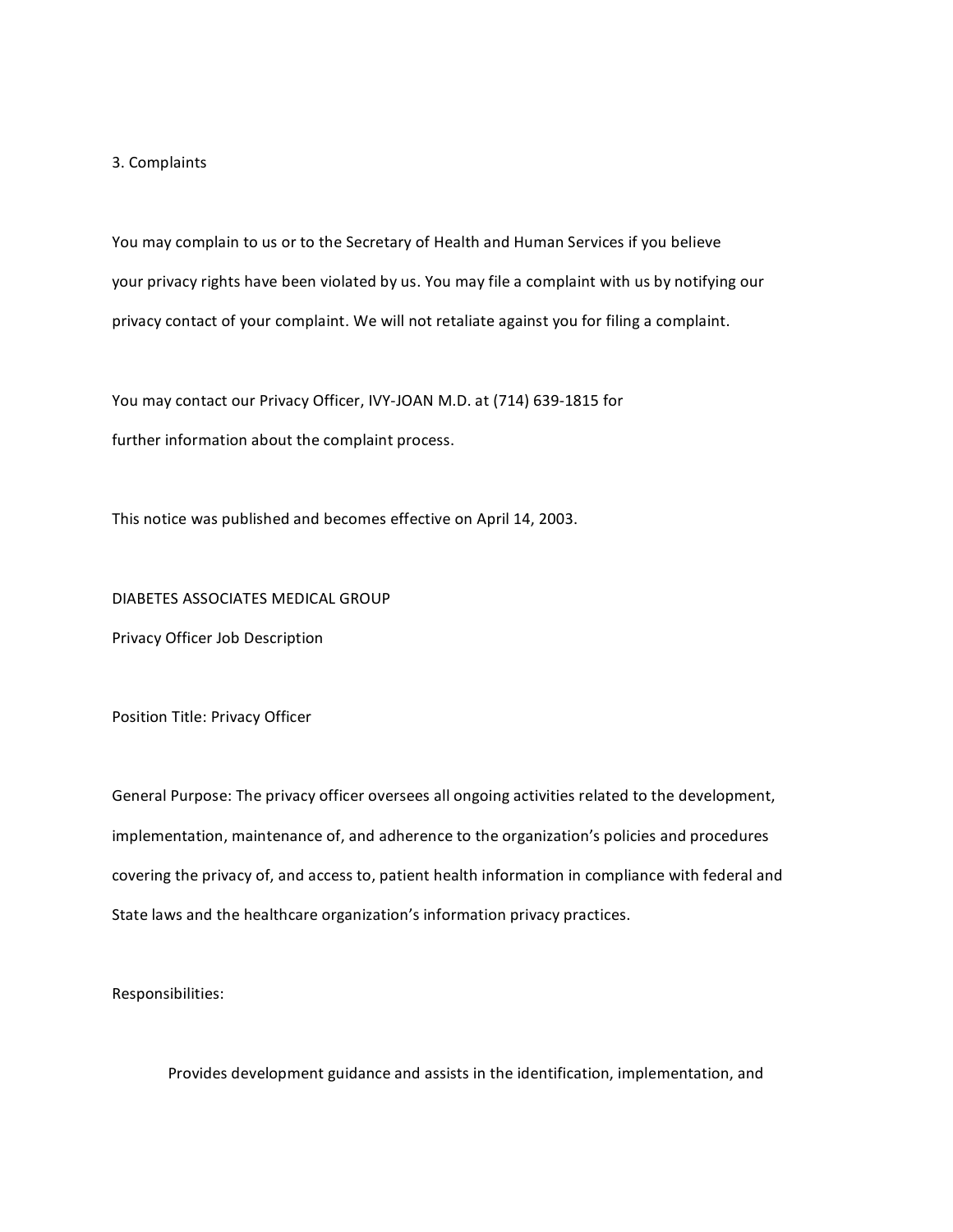maintenance of organization information privacy policies and procedures in coordination with organization management, administration, and legal counsel.

Performs initial and periodic information privacy risk assessments and conducts related ongoing compliance monitoring activities in coordination with the entity's other compliance and operational assessment functions.

Works with legal counsel and management, key departments, and committees to ensure the organization has and maintains appropriate privacy and confidentiality consent, authorization forms, and information notices and materials reflecting current organization and legal practices and requirements.

Oversees, directs, delivers, or ensures delivery of initial and privacy training and orientation to all employees, volunteers, medical and professional staff, contractors, alliances, business associates, and other appropriate third parties.

Participates in the development, implementation, and ongoing compliance monitoring of all trading partner and business associate agreements, to ensure all privacy concerns, requirements, and responsibilities are addressed.

Establishes with management and operations a mechanism to track access to protected health information, within the purview of the organization and as required by law and to allow qualified individuals to review or receive a report on such activity.

Works cooperatively with the staff in overseeing patient rights to inspect, amend, and restrict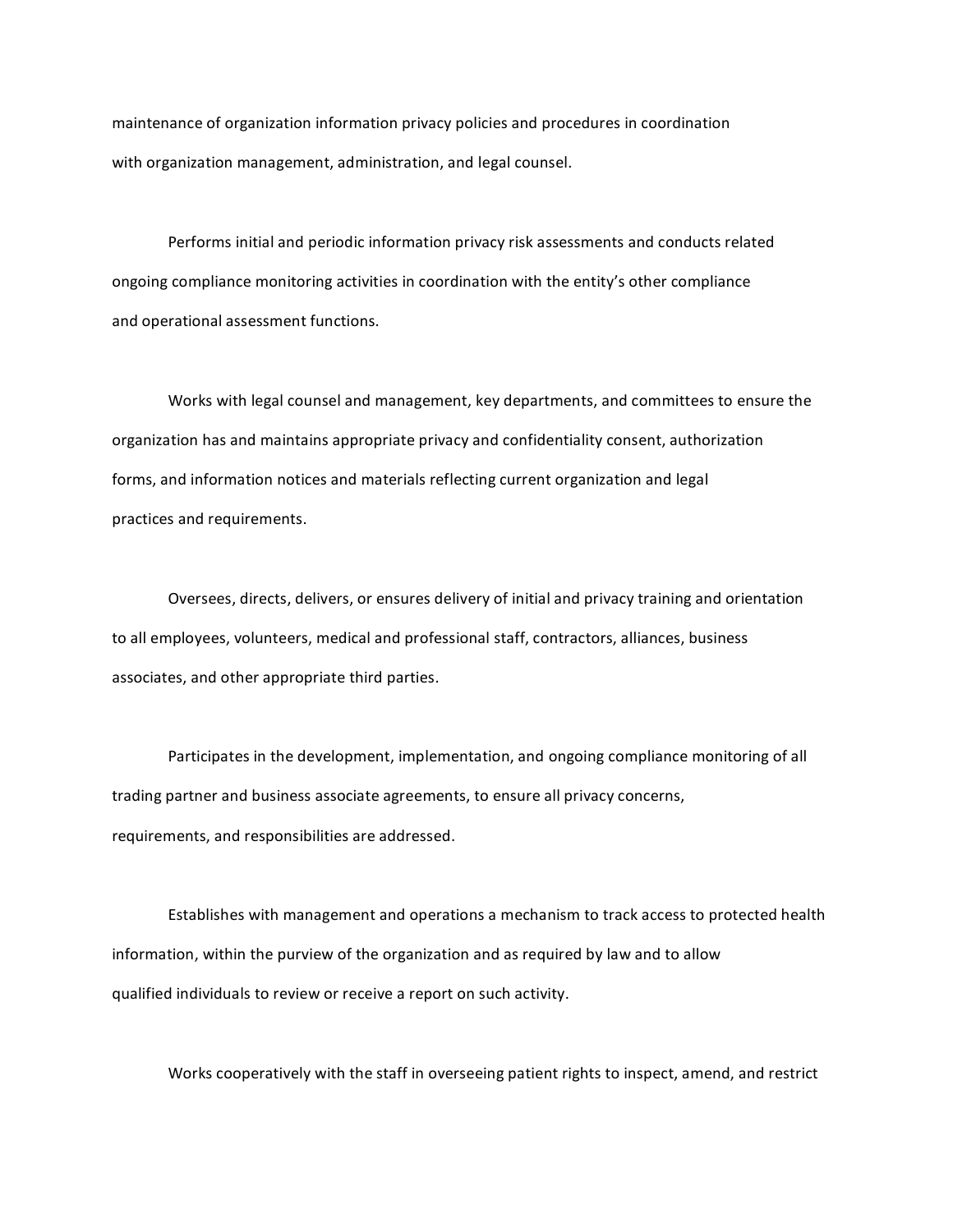access to protected health information when appropriate.

Establishes and administers a process for receiving, documenting, tracking, investigating, and taking action on all complaints concerning the organization's privacy policies and procedures in coordination and collaboration with other similar functions and, when necessary, legal counsel.

Ensures compliance with privacy practices and consistent application of sanctions for failure to comply with privacy policies for all individuals in the organization's workforce, extended workforce, and for all business associates.

Initiates, facilitates and promotes activities to foster information privacy awareness within the organization and related entities.

Reviews all system-related information security plans throughout the organization's network to ensure alignment between security and privacy practices.

Works with all organization personnel involved with any aspect of release of protected health information, to ensure full coordination and cooperation under the organization's policies and procedures and legal requirements

Maintains current knowledge of applicable federal and state privacy laws and accreditation standards, and monitors advancements in information privacy technologies to ensure organizational adaptation and compliance.

Serves as information privacy consultant to the organization for all departments and appropriate entities.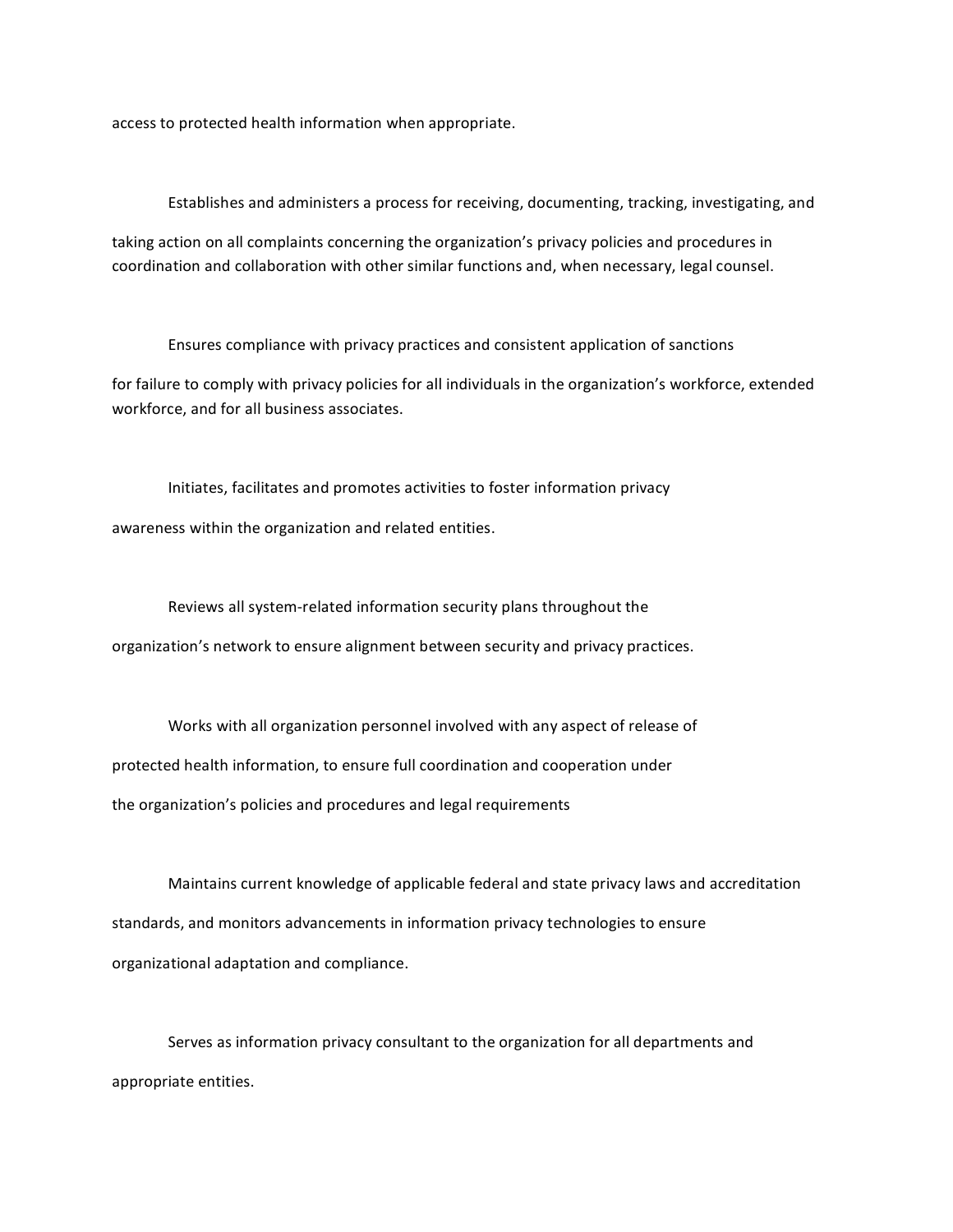Cooperates with the Office of Civil Rights, other legal entities, and organization officers in any compliance reviews or investigations.

Works with organization administration, legal counsel, and other related parties to represent the organization's information privacy interests with external parties (state or local Government bodies) who undertake to adopt or amend privacy legislation, regulation, or standard.

# DIABETES ASSOCIATES MEDICAL GROUP

Confidentiality Policy

Effective date of policy: April 14, 2003

All employees, staff, contractors, and agents of our practice will be trained to respect the health care information of our practice. They will treat all medical, personal, biometric, and financial

information as confidential.

All employees, staff, contractors, and agents of our practice will receive confidentiality training and sign confidentiality agreements annually.

Any person who breaches this trust will be disciplined and risks immediate termination.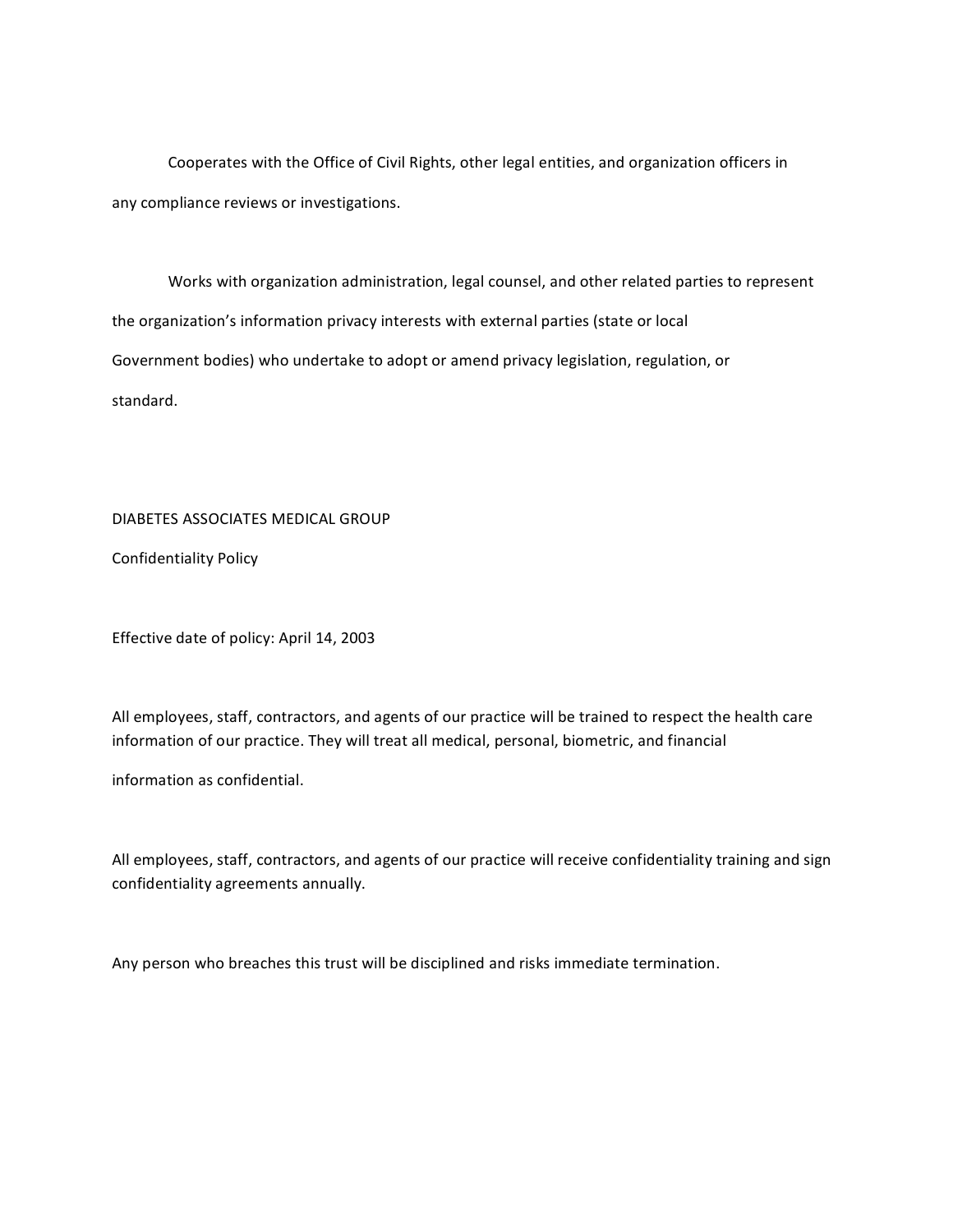## DIABETES ASSOCIATES MEDICAL GROUP

Patient Access to the Medical Record Policy

Effective date of policy: April 14, 2003

writing, in advance. (See form.)

Patients have the right to inspect and receive copies of their medical records. This practice may charge for the copying of the record, as well as supplies, labor, and postage, and the patient should be notified of this cost in advance. The patient should agree to this financial responsibility in

This practice has the right to deny a patient's request to inspect and copy their medical record. This denial must be in writing and explain why the request has been denied.

There are several circumstances when the denial may not be appealed (unreviewable denial).

Psychotherapy notes.

Information compiled in reasonable anticipation of or for use in a civil, criminal, or

administrative action proceeding.

Protected health information (PHI) maintained by a practice subject to Clinical Laboratory

Improvements Amendments (CLIA) (to the extent access to an individual would be

prohibited by law).

Correctional facility can deny part or total access.

In research situations.

If the information was obtained from someone other than a health care provider and if access would compromise an individual providing information under a promise of confidentiality.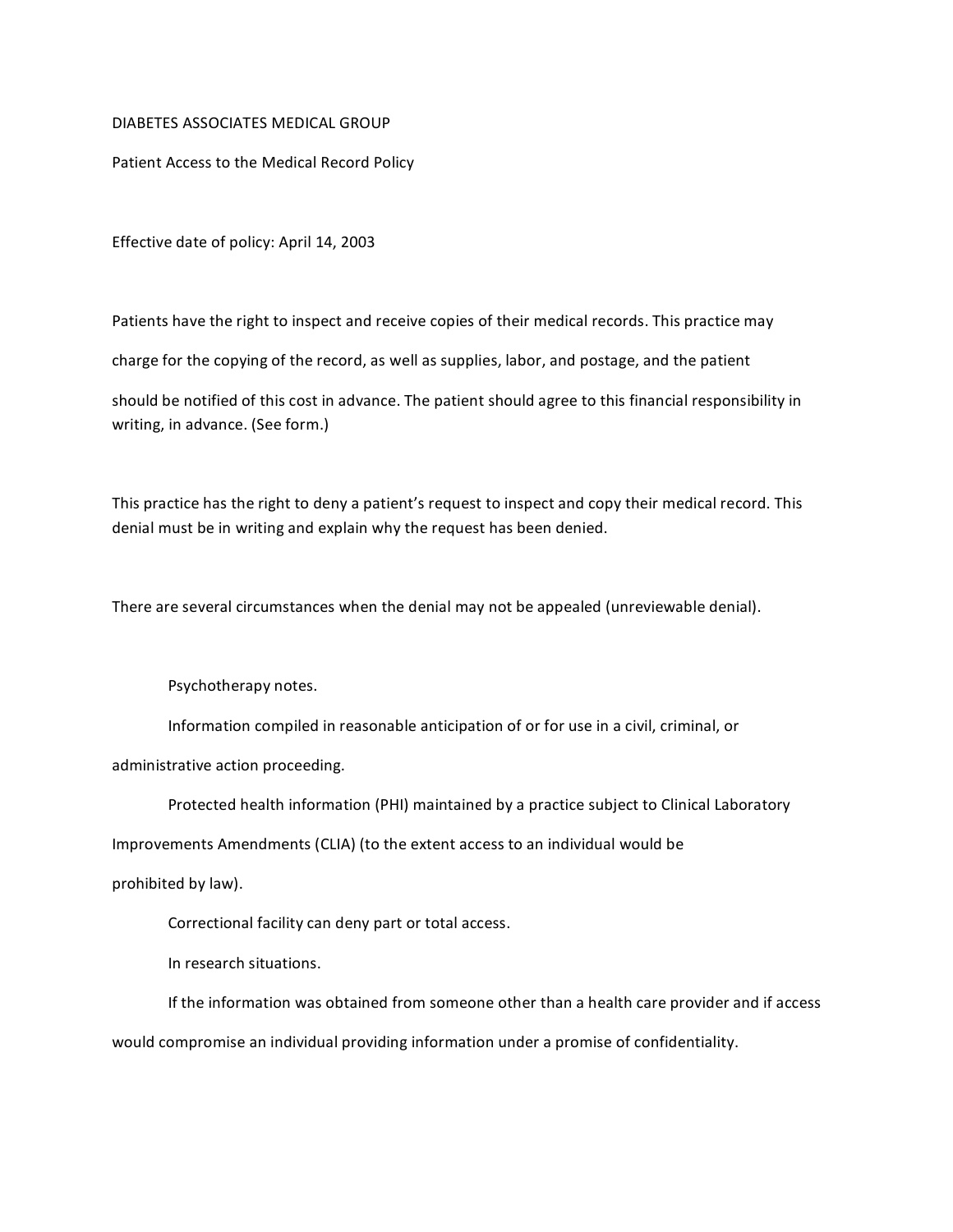The patient can appeal the denial and has the right to request review by another licensed health professional designated by the practice and who was not a part of the original decision to deny access (reviewable denial).

If a licensed health care professional determines that the requested access would endanger the

life or physical safety of the individual or another person.

If the record makes reference to another person and the licensed health professional believes the access could cause substantial harm to that person.

Request has been made by patient's personal representative and the licensed professional

believes it could cause harm to that individual or another person.

Patients should make this request on the attached form, which is then submitted to the privacy officer for action.

DIABETES ASSOCIATES MEDICAL GROUP

Authorization Form Policy

Effective date of policy: April 14, 2003

Medical records will only be released from our practice with a properly executed authorization from the patient or his/her personal representative, except for treatment, payment, or health care

operations (TPO) and as otherwise required by law.

DIABETES ASSOCIATES MEDICAL GROUP

Minimum Necessary Disclosure Policy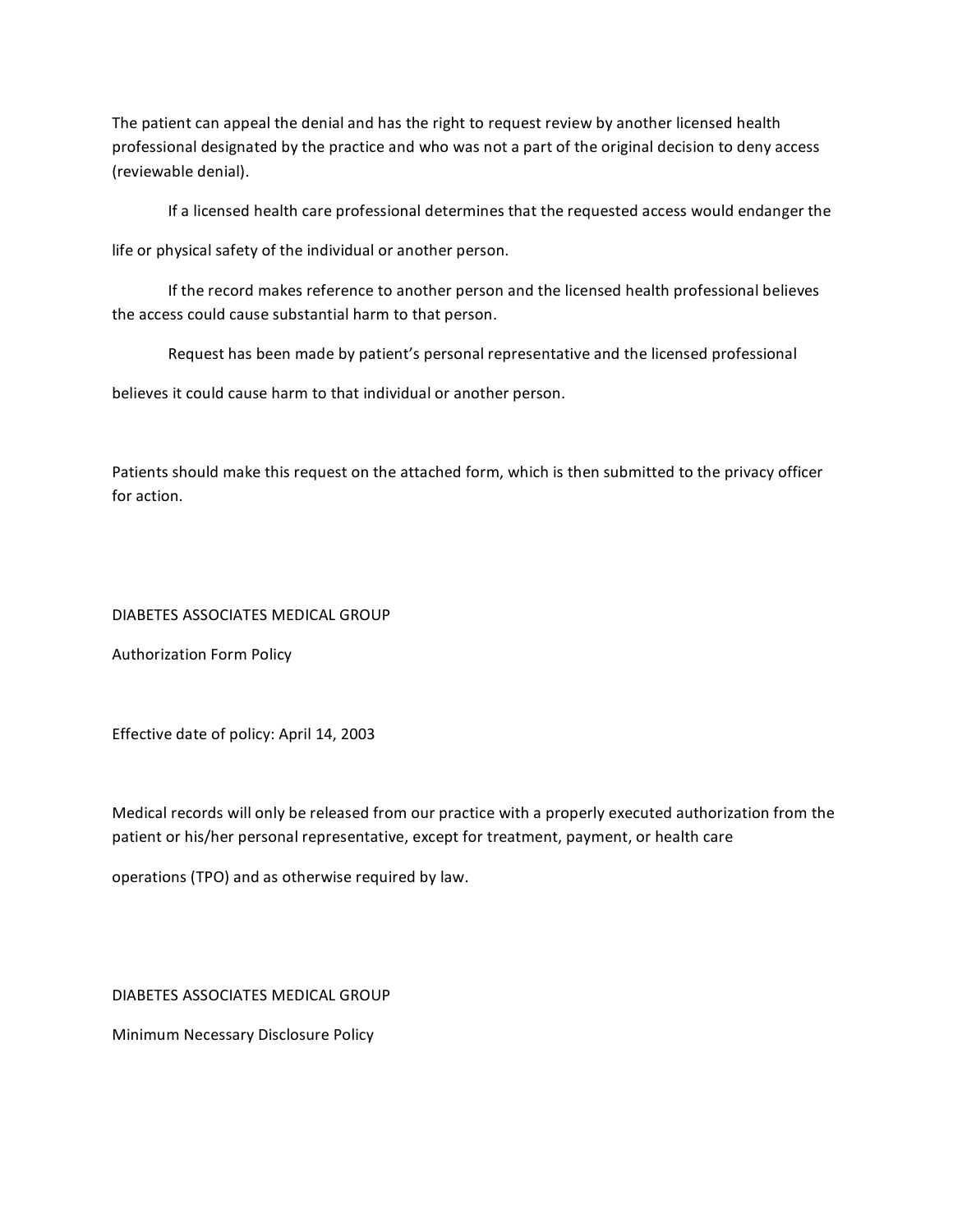Effective date of policy: April 14, 2003

When protected health information (PHI) is released from this office, reasonable efforts will be made to assure that only the minimum amount of information needed to satisfy the request will be released. Professional judgment will determine the amount of information to be released. The

minimum necessary standard is not intended to impede the provision of quality health care.

Disclosures of PHI between providers for treatment purposes are explicitly exempt from this standard.

DIABETES ASSOCIATES MEDICAL GROUP

Privacy Complaint Policy

Effective date of policy: April 14, 2003

Patients have the right to file a formal complaint if they feel we have not adequately protected their privacy. This complaint must be submitted in writing to the privacy officer or may be submitted directly to the U.S. Department of Health and Human Services Secretary. The complaint must be submitted within 180 days of the event of concern.

The privacy officer is responsible for the investigation and resolution of the complaint.

The practice must maintain a record of the complaints and the resolution, if applicable, for six  $(6)$ 

years.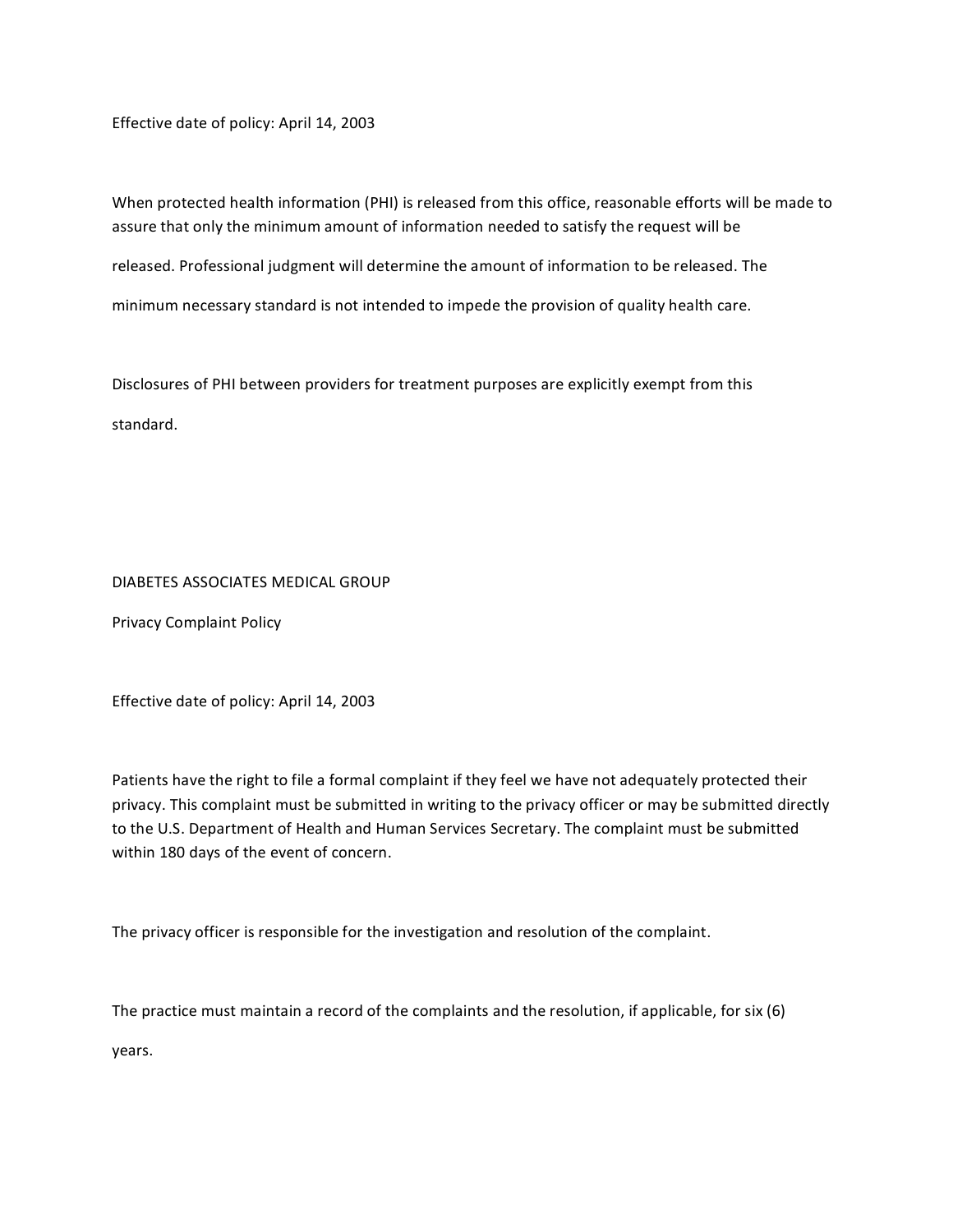## DIABETES ASSOCIATES MEDICAL GROUP

Non-Authorized Disclosures Policy

Effective date of policy: April 14, 2003

Protected health information (PHI) may be disclosed without patient authorization in certain circumstances. These include but are not limited to:

Public health authority,

The FDA

The medical examiner or coroner after a patient has died

As authorized by state or federal law

If this practice makes a non-authorized disclosure, it will keep a log of these disclosures for six (6) years.

A patient may request, in writing, an accounting of any non-authorized disclosures of his PHI. The patient is allowed one accounting per year at no charge. If a patient requests frequent disclosures, this practice may charge for this service, PROVIDED the patient is informed of the approximate charge in advance and agrees to it.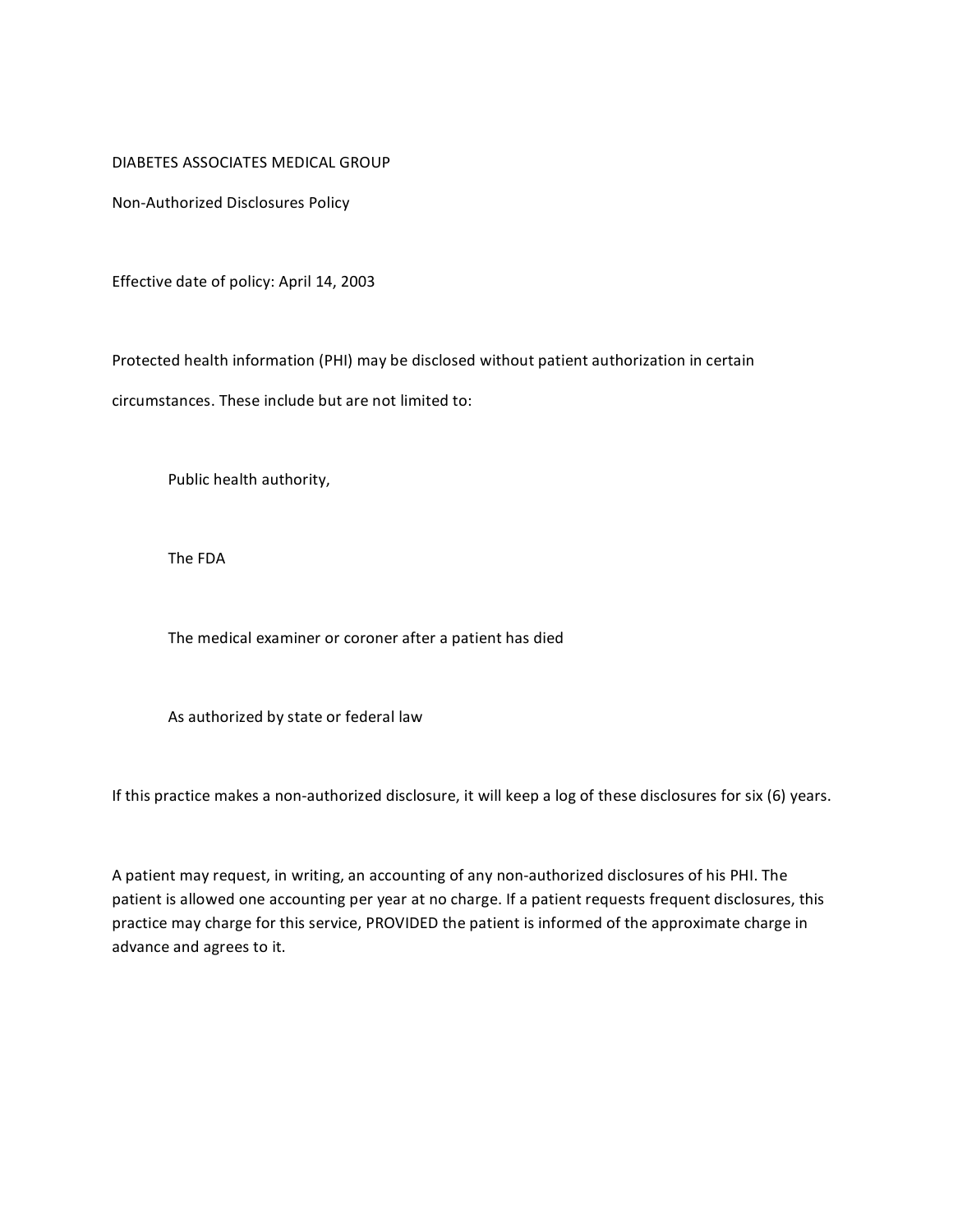# DIABETES ASSOCIATES MEDICAL GROUP

Medical Record Amendment Policy

Policy effective date: April 14, 2003

Any patient may request that his/her medical record be changed, corrected, or amended. This request must be in writing and must include the reason for the desired change, amendment, or correction.

This practice may accept or deny this request and will inform the patient in writing of the decision within 60 days. One 30-day extension is permitted if the patient is notified of the reason for the delay. If the request is denied, the practice must give a reason for denying the request.

Requests will be retained for six (6) years and must be included in future releases of the patient's protected health information (PHI). If the amendment request has been denied, this denial letter must also be included in future PHI disclosures.

Requests for amendment of medical records should be submitted to the privacy officer for action.

DIABETES ASSOCIATES MEDICAL GROUP

Restriction of Use or Disclosure of Protected Health Information (PHI)

Policy

Effective date of policy: April 14, 2003